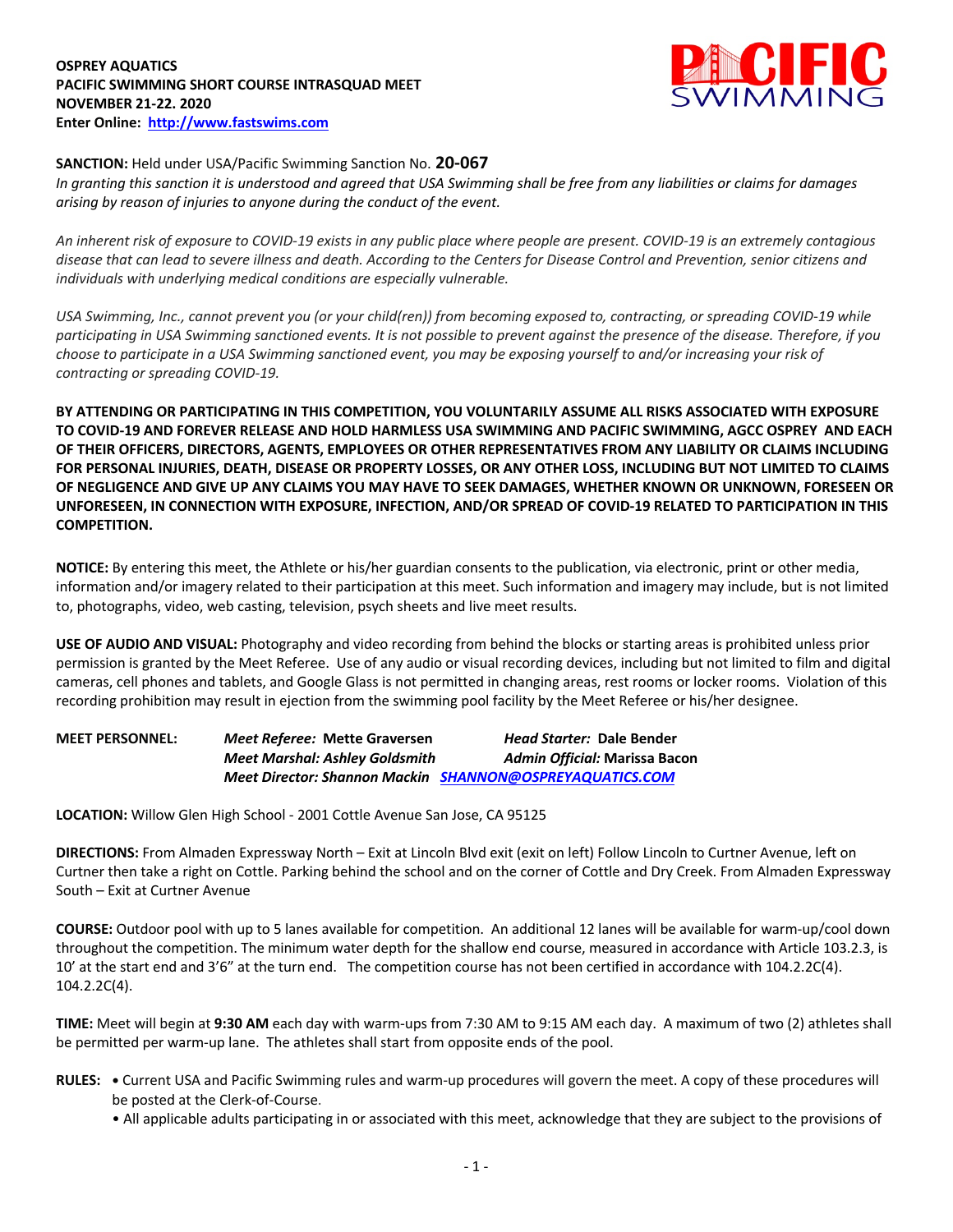the USA Swimming Minor Athlete Abuse Prevention Policy ("MAAPP"), and that they understand that compliance with the MAAPP policy is a condition of participation in the conduct of this competition.

- All events are timed finals.
- All events will swim fast to slow.
- Athletes may compete in **a maximum of 3** events per day; exception 11/12 athletes may compete in max 4 per day
- All Athletes ages 12 and under should complete competition within four (4) hours.

• Entries will be accepted until the number of splashes exceeds the estimated timeline, per the "Four-Hour Rule," based on the Athletes age and gender, or when the number of entered athletes meets the maximum capacity as determined by local health guidelines.

**•** If local conditions warrant it the Meet Referee, with the concurrence of the Meet Director, may require a mandatory scratch down. Immediate cash refunds will be made for any mandatory scratches.

## • **All Coaches and Officials must wear their USA Swimming membership cards in a visible manner.**

**RACING STARTS:** Athletes must be certified by a USA Swimming member-coach as being proficient in performing a racing start or must start the race in the water. It is the responsibility of the Athlete or the Athlete's legal guardian to ensure compliance with this requirement.

**RESTRICTIONS:** • Smoking and the use of other tobacco products is prohibited on the pool deck, in the locker rooms, in spectator

- seating, on standing areas and in all areas used by Athletes, during the meet and during warm-up periods.
- Sale and use of alcoholic beverages is prohibited in all areas of the meet venue.
- No glass containers are allowed in the meet venue.
- No propane heater is permitted except for snack bar/meet operations.
- All shelters must be properly secured.
- Deck Changes are prohibited.

• Destructive devices, to include but not limited to, explosive devices and equipment, firearms (open or concealed), blades, knives, mace, stun guns and blunt objects are strictly prohibited in the swimming facility and its surrounding areas. If observed, the Meet Referee or his/her designee may ask that these devices be stored safely away from the public or removed from the facility. Noncompliance may result in the reporting to law enforcement authorities and ejection from the facility. Law enforcement officers (LEO) are exempt per applicable laws.

• Operation of a drone, or any other flying apparatus, is prohibited over the venue (pools, Athlete/Coach areas, Spectator areas and open ceiling locker rooms) any time Athletes, Coaches, Officials and/or Spectators are present.

• No spectators will be allowed on deck.

**ELIGIBILITY:** • Athletes must be current members of USA Swimming and enter their name and registration number on the meet entry card as they are shown on their Registration Card. If this is not done, it may be difficult to match the Athlete with the registration and times database. The meet host will check all Athlete registrations against the SWIMS database and if not found to be registered, the Meet Director shall accept the registration at the meet (a \$10 surcharge will be added to the regular registration fee). Duplicate registrations will be refunded by mail.

• Meet is open only to qualified athletes registered with **Osprey Aquatics (OAQ)**. Athletes who are unattached but participating with **OAQ** are eligible to compete.

• Entries with **"NO TIME" will be Accepted.**

• Disabled Athletes are welcome to attend this meet and should contact the Meet Director or Meet Referee regarding any special accommodations on entry times and seeding per Pacific Swimming policy.

• Athletes 19 years of age and over may compete in the meet for time only, no awards. Such Athletes must have met standards for the 17-18 age group.

• The Athlete's age will be the age of the Athlete on the first day of the meet.

**ENTRY FEES:** \$4.00 per event plus an \$8 participation fee per Athlete. Entry fee will be charged to your account.

**ONLINE ENTRIES:** You may enter this meet online or by U.S. mail. To enter on-line go to **http://www.fastswims.com** to receive an immediate entry confirmation. This method requires payment by credit card. FastSwims charges a service fee equal to 6.5% of the total Entry Fees plus \$0.75 per transaction, regardless of number of athletes. Please note that the service fee is a separate fee from the Entry Fees. If you do not wish to pay the service fee, enter the meet using a mail entry. Entering online is a convenience, is completely voluntary, and is in no way required or expected of an athlete by Pacific Swimming. Online entries will be accepted through **November 15, 2020**. LATE ENTRIES WILL NOT BE ACCEPTED. NO REFUNDS.

**CHECK-IN:** The meet shall be pre-seeded. Athletes shall report to the bull-pen area at their scheduled time for each event.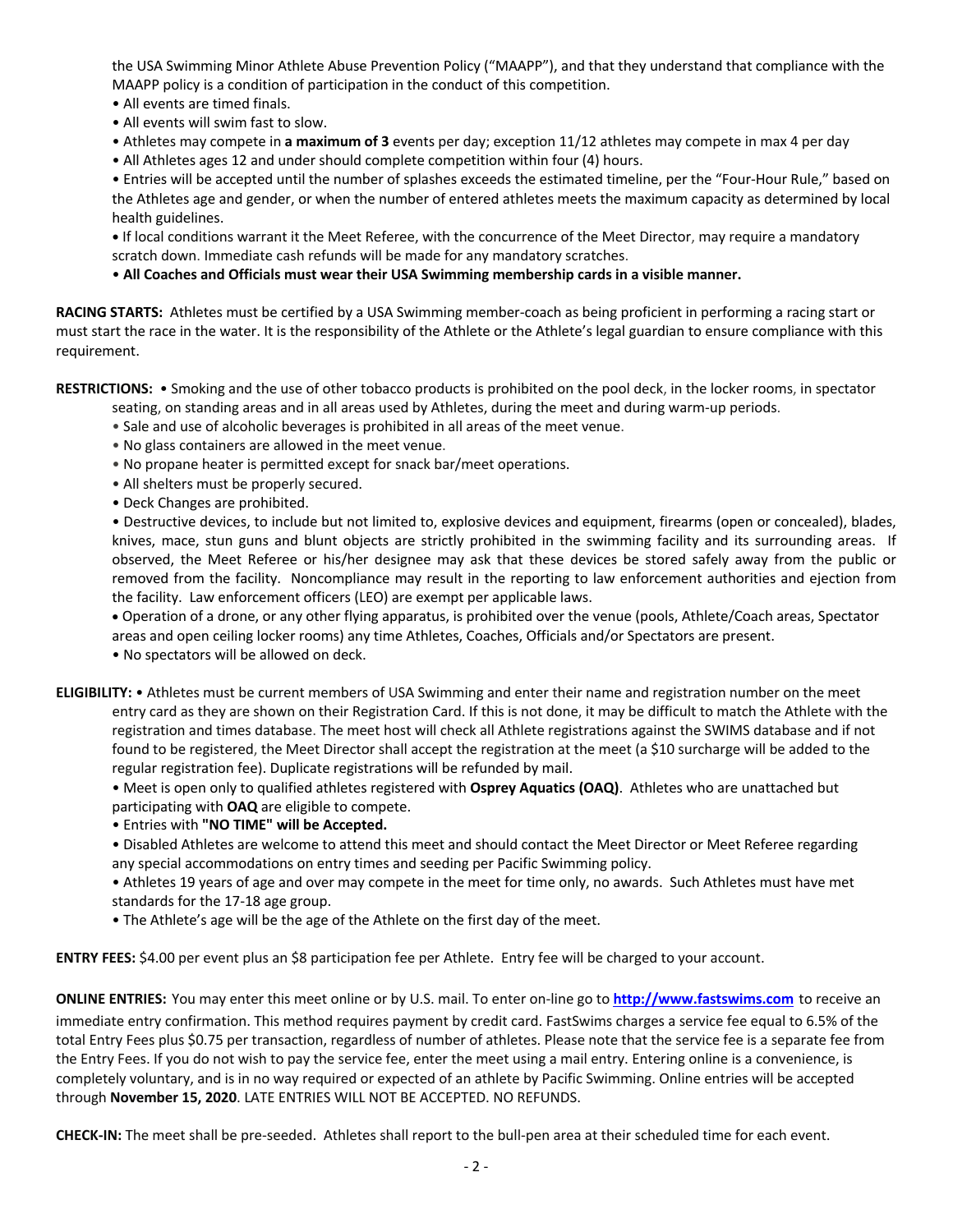**SCRATCHES:** Any Athletes not reporting for or competing in an individual timed final event that they have entered shall not be penalized.

**AWARDS:** Ribbons will be awarded to the 1st – 8th place finishers in the Gold and Silver divisions, for each event and age group (8&U, 9-10, 11-12). Athletes 13 years of age and older will not receive awards.

### **ADMISSION:** Free.

**MISCELLANEOUS:** No overnight parking is allowed. Facilities will not be provided after meet hours

**We have taken enhanced health and safety measures for our participants, guests and employees. You must follow all posted instructions while attending the Osprey meet. An inherent risk of exposure to Covid 19 exists in any public place where people are present. Covid 19 is an extremely contagious disease that can lead to severe illness and death. According to the Center for Disease Control and Prevention senior citizens and guests with underlying medical conditions are especially vulnerable. By attending this meet as a spectator or competitor you voluntarily assume all risks related to exposure to Covid 19.**

**USA Swimming, Inc., cannot prevent you (or your child(ren)) from becoming exposed to, contracting, or spreading COVID-19 while participating in USA Swimming sanctioned events. It is not possible to prevent against the presence of the disease. Therefore, if you choose to participate in a USA Swimming sanctioned event, you may be exposing yourself to and/or increasing your risk of contracting or spreading COVID-19.** 

|               | <b>SATURDAY</b> |                 |                 | <b>SUNDAY</b>     |                 |                 |                 |  |  |  |  |
|---------------|-----------------|-----------------|-----------------|-------------------|-----------------|-----------------|-----------------|--|--|--|--|
| 8 & UN        | $9 - 10$        | 11-12           | 13/OVER         | <b>8 &amp; UN</b> | $9 - 10$        | $11 - 12$       | 13/OVER         |  |  |  |  |
| 25 BACK       | <b>200 FREE</b> | <b>200 FREE</b> | <b>200 FREE</b> | 25 BREAST         | 200 IM          | 200 IM          | 200 IM          |  |  |  |  |
| 50 BACK       | 100 BACK        | 100 BACK        | 100 BACK        | 50 BREAST         | 100 BREAST      | 100 BREAST      | 100 BREAST      |  |  |  |  |
| <b>25 FLY</b> | 50 BACK         | 50 BACK         | <b>100 FLY</b>  | 25 FREE           | 50 BREAST       | 50 BREAST       | <b>200 FLY</b>  |  |  |  |  |
| 100 IM        | <b>100 FLY</b>  | <b>100 FLY</b>  | 200 BREAST      | <b>50 FLY</b>     | <b>50 FLY</b>   | <b>200 FLY</b>  | 200 BACK        |  |  |  |  |
| 50 FREE       | 100 IM          | 200 BREAST      | 50 FREE         | <b>100 FREE</b>   | <b>100 FREE</b> | 200 BACK        | <b>100 FREE</b> |  |  |  |  |
|               | 50 FREE         | 100 IM          |                 |                   |                 | <b>50 FLY</b>   |                 |  |  |  |  |
|               |                 | 50 FREE         |                 |                   |                 | <b>100 FREE</b> |                 |  |  |  |  |

### **EVENT SUMMARY**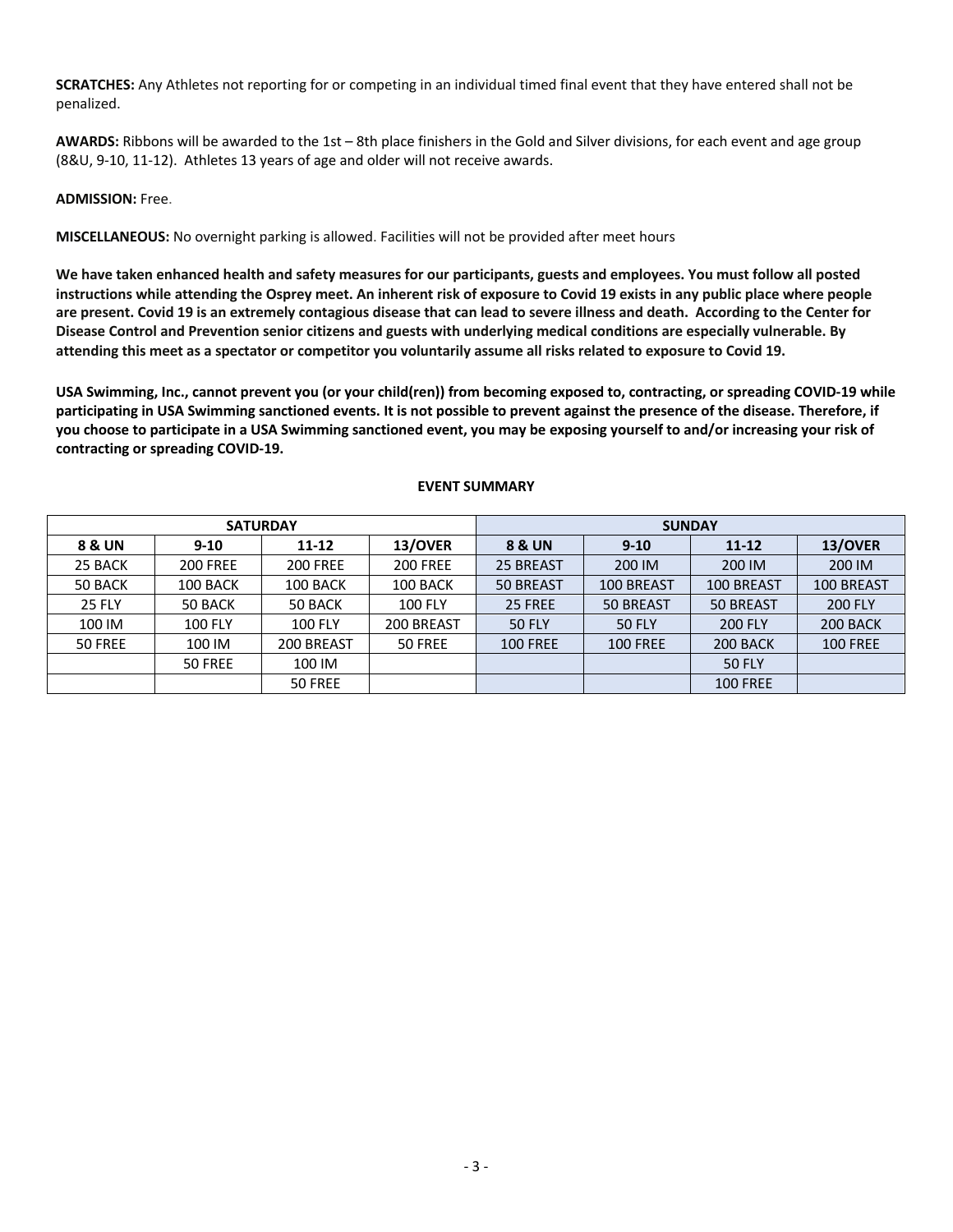|               | Saturday, November 21 |                |  | Sunday, Nov   |              |  |
|---------------|-----------------------|----------------|--|---------------|--------------|--|
| Girls Event # | Event                 | Boys Event #   |  | Girls Event # | Event        |  |
| $\mathbf{1}$  | 11 & Over 200 Free    | $\overline{2}$ |  | 33            | 11 & Over 2  |  |
| 3             | 9-10 200 Free         | 4              |  | 35            | 9-10 200     |  |
| 5             | 8-UN 25 Back          | 6              |  | 37            | 8-UN 25 B    |  |
| 7             | 11 & Over 100 Back    | 8              |  | 39            | 11 & Over 10 |  |
| 9             | 9-10 100 Back         | 10             |  | 41            | 9-10 100 B   |  |
|               | <b>Break</b>          |                |  |               | <b>Break</b> |  |
| 11            | 11-12 50 Back         | 12             |  | 43            | 11-12 50 B   |  |
| 13            | 10 & Under 50 Back    | 14             |  | 45            | 10 & UN 50   |  |
| 15            | 8-UN 25 Fly           | 16             |  | 47            | 11 & Over 2  |  |
| 17            | 11 & Over 100 Fly     | 18             |  | 49            | 8-UN 25      |  |
| 19            | 9-10 Over 100 Fly     | 20             |  | 51            | 11 & Over 20 |  |
| 21            | 11 & Over 200 Breast  | 22             |  |               | <b>Break</b> |  |
|               | <b>Break</b>          |                |  | 53            | 11-12 50     |  |
| 23            | 11-12 100 IM          | 24             |  | 55            | 10 & UN 5    |  |
| 25            | 10 & UN 100 IM        | 26             |  | 57            | 8 & Under 10 |  |
| 27            | 8 & UN 50 Free        | 28             |  | 59            | 9-10 100     |  |
| 29            | 9-10 50 Free          | 30             |  | 61            | 11 & Over 10 |  |
| 31            | 11 & Over 50 Free     | 32             |  |               |              |  |

|              | Saturday, November 21 |                | <b>Sunday, November 22</b> |                      |             |  |  |  |
|--------------|-----------------------|----------------|----------------------------|----------------------|-------------|--|--|--|
| Girls Event# | Event                 | Boys Event #   | Girls Event #              | Event                | Boys Event# |  |  |  |
| $\mathbf{1}$ | 11 & Over 200 Free    | $\overline{2}$ | 33                         | 11 & Over 200 IM     |             |  |  |  |
| $\mathsf 3$  | 9-10 200 Free         | 4              | 35                         | 9-10 200 IM          |             |  |  |  |
| 5            | 8-UN 25 Back          | 6              | 37                         | 8-UN 25 Breast       |             |  |  |  |
| 7            | 11 & Over 100 Back    | 8              | 39                         | 11 & Over 100 Breast |             |  |  |  |
| 9            | 9-10 100 Back         | 10             | 41                         | 9-10 100 Breast      | 42          |  |  |  |
|              | <b>Break</b>          |                |                            | <b>Break</b>         |             |  |  |  |
| 11           | 11-12 50 Back         | 12             | 43                         | 11-12 50 Breast      | 44          |  |  |  |
| 13           | 10 & Under 50 Back    | 14             | 45                         | 10 & UN 50 Breast    | 46          |  |  |  |
| 15           | 8-UN 25 Fly           | 16             | 47                         | 11 & Over 200 Fly    | 48          |  |  |  |
| 17           | 11 & Over 100 Fly     | 18             | 49                         | 8 - UN 25 Free       | 50          |  |  |  |
| 19           | 9-10 Over 100 Fly     | 20             | 51                         | 11 & Over 200 Back   | 52          |  |  |  |
| 21           | 11 & Over 200 Breast  | 22             |                            | <b>Break</b>         |             |  |  |  |
|              | <b>Break</b>          |                | 53                         | 11-12 50 Fly         | 54          |  |  |  |
| 23           | 11-12 100 IM          | 24             | 55                         | 10 & UN 50 Fly       |             |  |  |  |
| 25           | 10 & UN 100 IM        | 26             | 57                         | 8 & Under 100 Free   | 58          |  |  |  |
| 27           | 8 & UN 50 Free        | 28             | 59                         | 9-10 100 Free        | 60          |  |  |  |
| 29           | 9-10 50 Free          | 30             | 61                         | 11 & Over 100 Free   | 62          |  |  |  |
|              |                       |                |                            |                      |             |  |  |  |